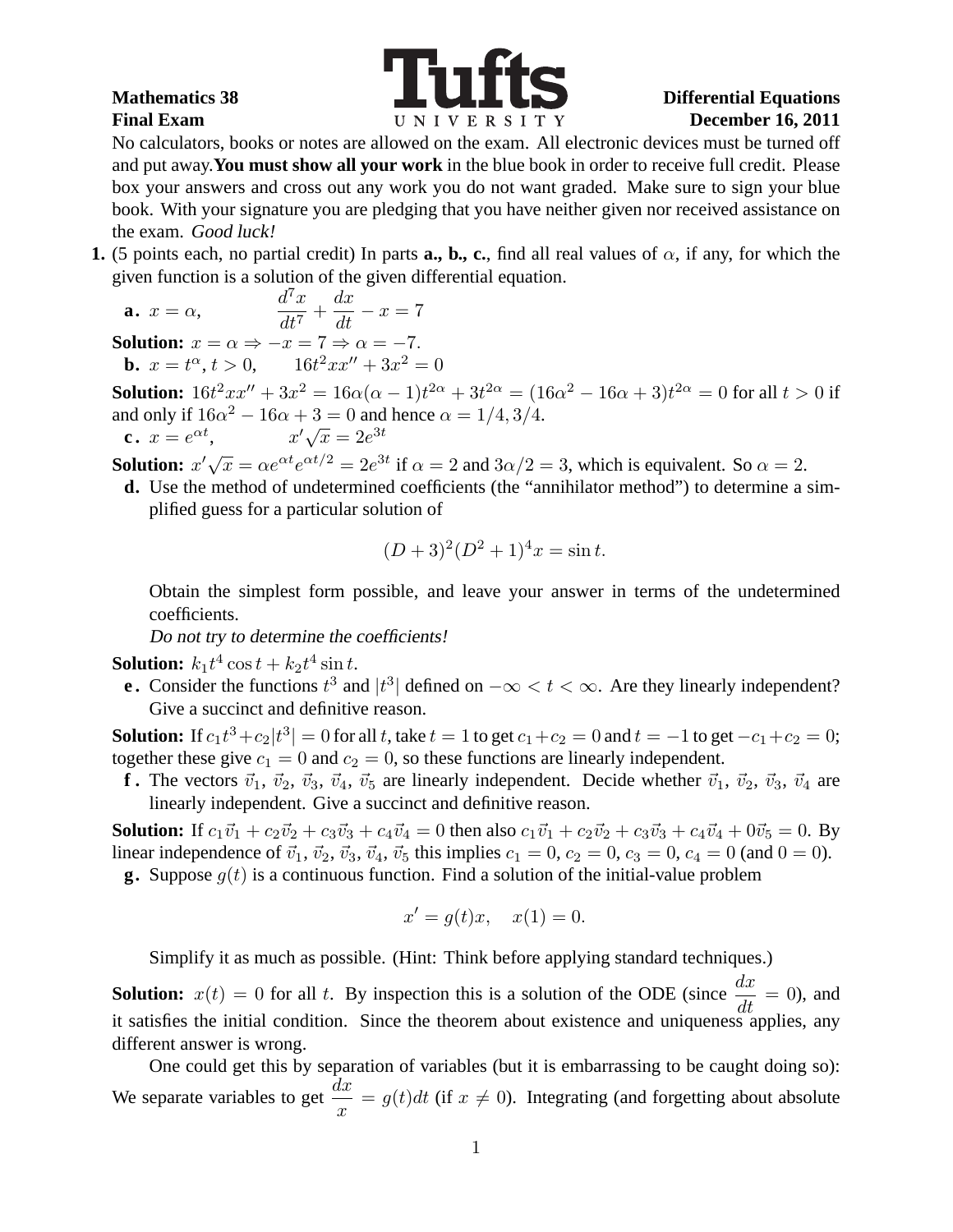values), we get  $\ln x = \int g(t) dt + C$ , so  $x = e^{C + \int g(t) dt} = Ae^{\int g(t) dt}$  for some constant A (which used to be positive but in retrospect does not have to be). To satisfy the initial condition, we can take  $A = 0$ , which gives  $x(t) = 0$  for all t.

**2.** (5 points, no partial credit) Choose one answer.

$$
\det\begin{pmatrix} 5 & 1 & \sin t & t^2 + 3 & 1 \\ 0 & 4 & e^t & e^t & 0 \\ 0 & 0 & 3 & \ln t & 8 \\ 0 & 0 & 0 & 2 & \sqrt{t} \\ 0 & 0 & 0 & 0 & 1 \end{pmatrix}
$$
  
**d.** 120 - sin  $t$  -  $\frac{1}{4}e^t$  -  $\frac{1}{4}(t^2 + 3)e^t$ .

=

**e.** None of the above.

**a.** 5,

**Solution: c.** because the matrix is triangular.

**b.**  $2\sqrt{t}$ .

**3.** (10 points) Find the general solution of  $\cos t \frac{dx}{dt}$  $\frac{du}{dt} + x \sin t = \cos t \sin t, \quad$ π 2  $< t <$ π 2 .

**c.** 120,

**Solution:** The associated homogeneous equation is  $\cos t \frac{dx}{dt} + x \sin t = 0$ . Separation of variables:  $\ln |x| = \int \frac{dx}{x}$  $\boldsymbol{x}$  $=\int \frac{-\sin t}{\cos t}$  $\cos t$  $dt = \ln \cos t + C$ , so  $h(t) = k \cos t$ . Variation of parameters:  $k'(t) \cos t = \sin t$ , so  $k(t) = -\ln \cos t$ ,  $x(t) = (c - \ln \cos t) \cos t$ . **4.** (15 points) Use the Laplace transform to solve

$$
(D-2)(D-1)^2x = -2e^t \qquad \text{with} \quad x(0) = x'(0) = 0 \text{ and } x''(0) = 2.
$$

**Solution:** By inspection (as in undetermined coefficients), no terms other than  $e^{2t}$ ,  $e^t$ ,  $te^t$ ,  $t^2e^t$  are to be expected. Laplace-transform to  $(s-2)(s-1)^2\mathscr{L}[x]-2=\frac{-2}{s-1}$  $s-1$ , which becomes

$$
\mathcal{L}[x] = \frac{2}{(s-2)(s-1)^2} - \frac{2}{(s-2)(s-1)^3} = \frac{2(s-1)-2}{(s-2)(s-1)^3} = \frac{2(s-2)}{(s-2)(s-1)^3} = \frac{2}{(s-1)^3},
$$
so

$$
x(t) = \mathcal{L}^{-1}[\frac{2}{(s-1)^3}] = t^2 e^t.
$$

Check:  $(D-2)(D-1)^2t^2e^t = e^t(D-1)(D^2t^2 = -2e^t, x(0) = 0^2e^0 = 0, x'(0) = Dt^2e^t =$  $e^t(D+1)t^2 = (2t+t^2)e^t = 0$  when  $t = 0$ , and  $x''(0) = D^2t^2e^t = e^t(D+1)^2t^2 = e^t(D+1)$  $1(2t+t^2) = (2+4t+t^2)e^t = 2$  for  $t = 0$ .

**5.** (15 points) Find the general solution of  $D\vec{x} =$  $\sqrt{ }$  $\mathcal{L}$  $-1$  1 0  $0 \t -1 \t 1$  $0 \t 0 \t -1$  $\setminus$  $\int \vec{x}$ .

**Solution:**  $\vec{v}_1$  =  $\sqrt{ }$  $\overline{1}$ 1  $\theta$  $\theta$  $\setminus$  $\Big\},~\vec{v}_2 =$  $\sqrt{ }$  $\overline{1}$  $\theta$ 1  $\theta$  $\setminus$  $\Big\}, \vec{v}_3 =$  $\sqrt{ }$  $\overline{1}$ 0 0 1  $\setminus$ are (obviously!!) generalized eigenvectors for

the triple eigenvalue  $-1$ . Each of these gives a solution

$$
h_i(t) = e^{-t}[I + t(A+I) + \frac{t^2}{2}(A+I)^2]\vec{v}_i
$$
  
=  $e^{-t}\begin{bmatrix} 1 & 0 & 0 \\ 0 & 1 & 0 \\ 0 & 0 & 1 \end{bmatrix} + t\begin{pmatrix} 0 & 1 & 0 \\ 0 & 0 & 1 \\ 0 & 0 & 0 \end{pmatrix} + \frac{t^2}{2}\begin{pmatrix} 0 & 0 & 1 \\ 0 & 0 & 0 \\ 0 & 0 & 0 \end{pmatrix} \vec{v}_i = e^{-t}\begin{pmatrix} 1 & t & t^2/2 \\ 0 & 1 & t \\ 0 & 0 & 1 \end{pmatrix} \vec{v}_i,$